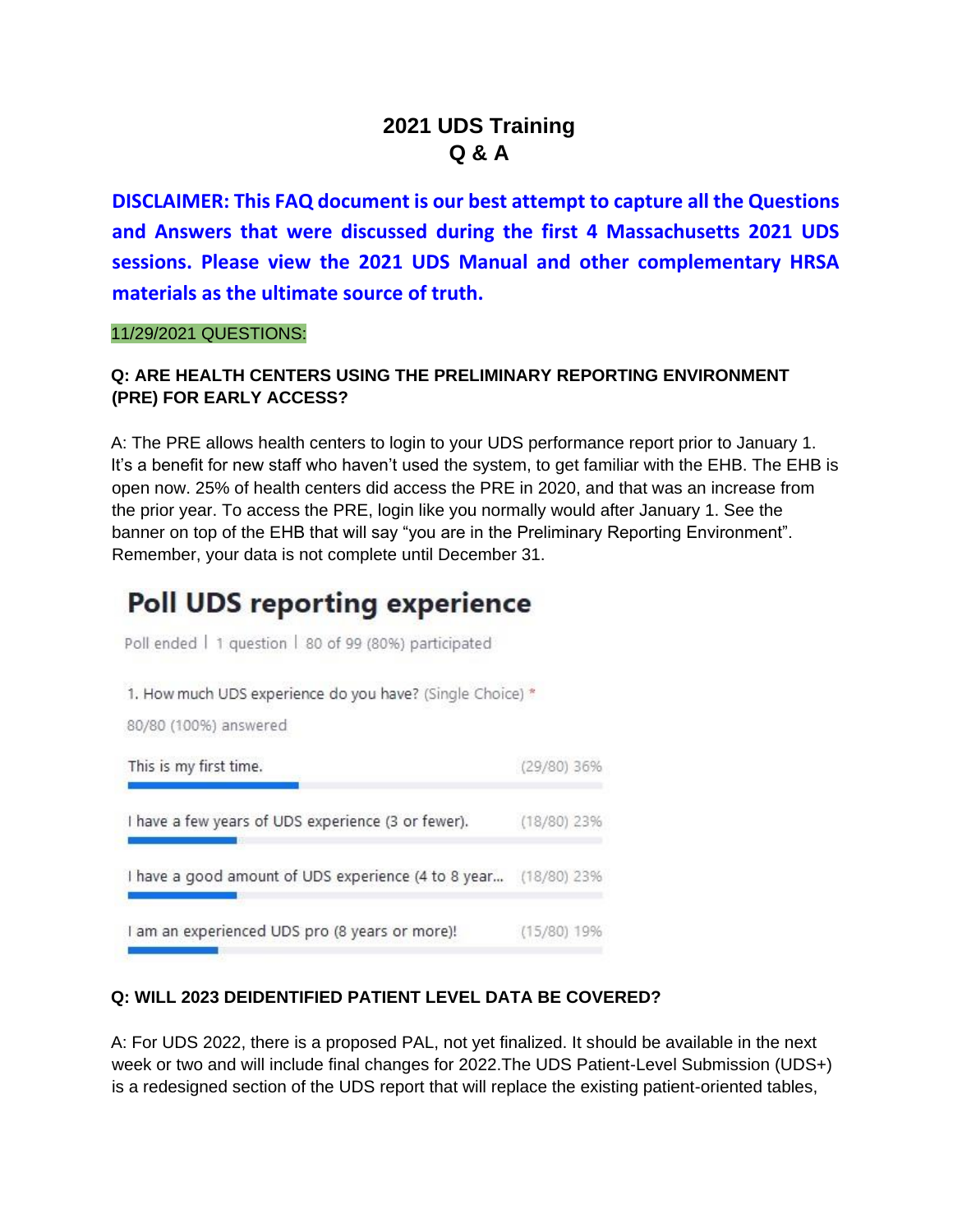aggregated at the health center level, with patient-level data in the 2023 UDS report. *[UPDATE SINCE TRAINING: HRSA HAS FINALIZED THE 2022 UDS CHANGES:* 

*<https://bphc.hrsa.gov/sites/default/files/bphc/datareporting/pdf/2022-uds-pal-2021-05.pdf>*[;](https://bphc.hrsa.gov/sites/default/files/bphc/datareporting/pdf/2022-uds-pal-2021-05.pdf) *in this PAL, The methodology for using patient chart sampling to report clinical quality measures on Tables 6B and 7 will no longer be an option beginning with 2022 UDS.]* The UDS+ Initiative aims to increase the utility of UDS report data and to reduce annual reporting burden by aligning with interoperability standards and reporting requirements used across the U.S. Department of Health and Human Services and within the healthcare industry. Resource: <https://bphc.hrsa.gov/datareporting/reporting/udsmodernization.html>

### **Q: WILL WE BE GOING OVER THE COVID-SPECIFIC GUIDANCE IN THIS SEMINAR?**

A: In our next session we will cover COVID specific guidance as it relates to COVID encounters which may determine who does, or doesn't count as a patient, and what does/does not count as a visit.

### **Q: WHAT DEFINES A COUNTABLE VISIT? GIVEN THE PANDEMIC, DO PATIENTS NEED TO COME ONSITE TO REGISTER?**

A: There is not a requirement that patients have to come onsite to register. A patient visit does not need to be in-person, however, a virtual encounter must meet the criteria / threshold of a countable visit. All countable visit criteria remains the same.

### **Q: IN THE ZIP CODE TABLE, DO WE REPORT ALL INDIVIDUALS, INCLUDING THOSE WHOSE VISITS ARE NOT PART OF THE COUNTABLE VISITS (COVID-19)? IN THE INSURANCE TABLE IT LISTS TO REPORT ALL.**

A: On the zip code table 3A and 4, only report patients who are patients of your health center. They must have a countable visit on Table 5. Patients with only a COVID-19 test / vaccine would not be considered a patient of the health center and would not be included in 3A, 3B (Ethnicity, Race & Language), 4, etc. The only exception would be that the provider time which is considered in scope would be counted in Table 5 FTE.

#### **Q: WHERE IN THE UDS ARE NON-PATIENT INFORMATION INCLUDED AS IT RELATES TO COVID TESTING / VACCINATION / ETC.?**

A: Table 9D charges or collections for screening and reimbursement for non-health center patients should be reflected in Table 9D because it's in-scope. Note: HRSA survey completed weekly is not apples to apples with the UDS report.

#### **Q: WHICH CATEGORY OF RACE WILL PEOPLE FROM HAITI, DOMINICAN REPUBLIC BE PLACED INTO?**

A: Race, ethnicity, sex assigned at birth are all self-reported. Guidance is as follows: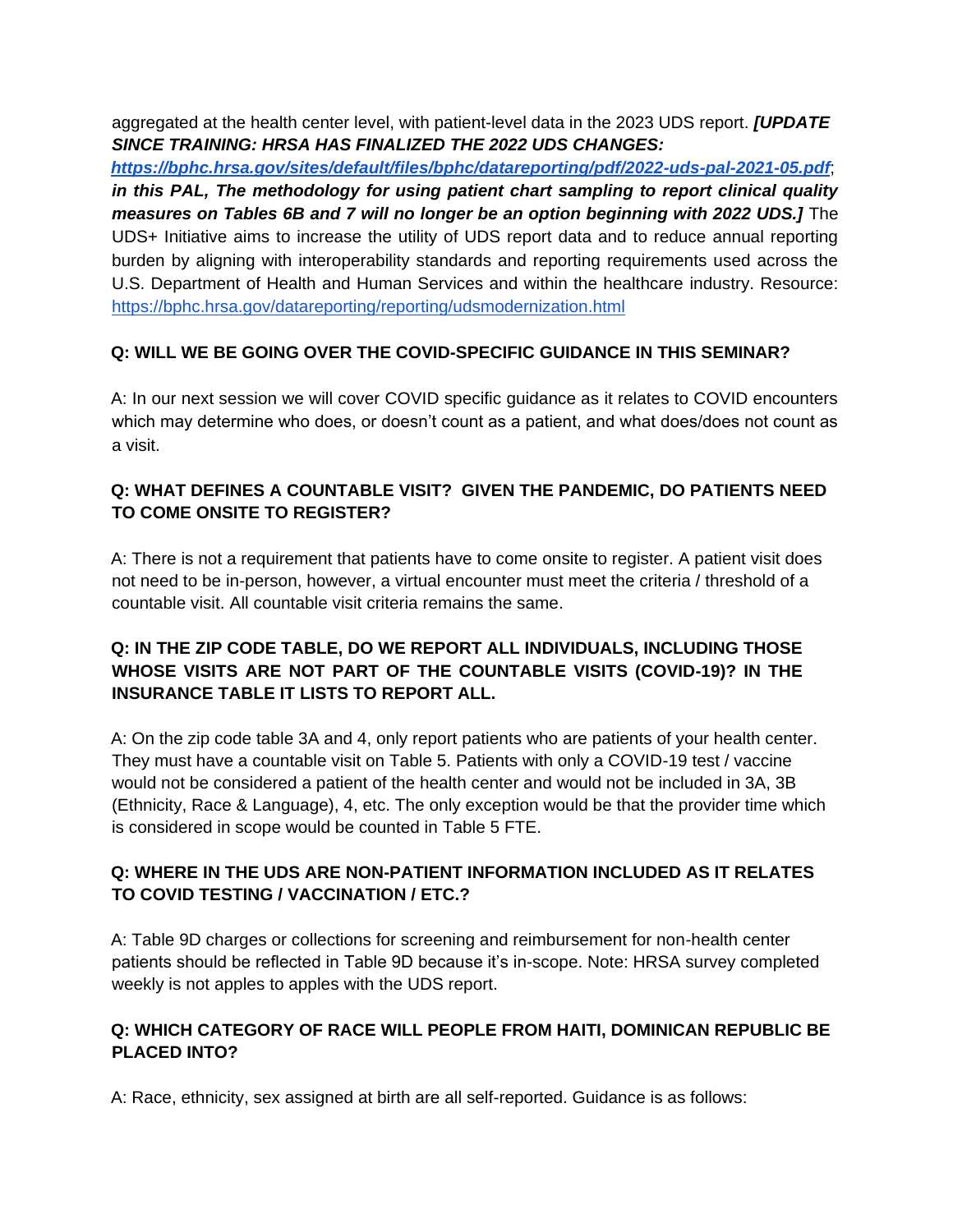- Haiti: report as Black/Non-Hispanic/Latino/a (unless otherwise identified as Hispanic/Latino/a), Line 3 (col a or b)
- Dominican Republic: this race doesn't naturally fall into a race category on Table 3B but falls into Hispanic/Latino/a. Recommend reporting as unreported race/ethnicity and hispanic/latino/a - Line 7 col b

### **Q: SEXUAL ORIENTATION AND GENDER IDENTIFY (SOGI)**

Resource: [https://fenwayhealth.org/the-fenway-institute-released-new-tools-to-help](https://fenwayhealth.org/the-fenway-institute-released-new-tools-to-help-healthcare-organizations-collect-sexual-orientation-and-gender-identity-data-to-improve-quality-of-care-and-reduce-lgbt-health-disparities/)[healthcareorganizations-collect-sexual-orientation-and-gender-identity-data-to-improve-quality](https://fenwayhealth.org/the-fenway-institute-released-new-tools-to-help-healthcare-organizations-collect-sexual-orientation-and-gender-identity-data-to-improve-quality-of-care-and-reduce-lgbt-health-disparities/)[of-careand-reduce-lgbt-health-disparities/](https://fenwayhealth.org/the-fenway-institute-released-new-tools-to-help-healthcare-organizations-collect-sexual-orientation-and-gender-identity-data-to-improve-quality-of-care-and-reduce-lgbt-health-disparities/)

### **Q: DO WE HAVE TO COLLECT PAY STUBS OR DOCUMENTS TO SUPPORT THEIR STATED INCOME EVEN IF THEY ARE NOT APPLYING FOR A SLIDING FEE SCALE?**

A: If patients are not applying for a sliding fee scale, you do not need to collect documentation, and income can be self-reported. Note: Each health center will have a sliding discount policy that might include additional guidance.

### **Q: HOW DO YOU FIND YOUR COMPARISON REPORT IN THE ELECTRONIC HANDBOOK (EHB)?**

A: If you have EHBs (Electronic Handbook) access, you can access your health center's comparison reports by following the guidance here; p. 11-14:

[https://massleague.org/Calendar/LeagueEvents/UDS/2021/7\\_UserGuideforAccessingtheUDSin](https://massleague.org/Calendar/LeagueEvents/UDS/2021/7_UserGuideforAccessingtheUDSinEHBs.pdf)  [EHBs.pdf](https://massleague.org/Calendar/LeagueEvents/UDS/2021/7_UserGuideforAccessingtheUDSinEHBs.pdf)

Note: Your health center CEO or others with access can change your permission level within the EHB.

### **Q: IS THERE A PLACE TO STORE DOCUMENTS FOR OPERATIONAL SITE VISIT (OSV)?**

A: As OSVs occur every three years, reviewers will be looking for recent examples of your sliding fee discount policy, approved by your Board of Directors, and want you to have personally selected recent examples. It is more of a review and a pull and might be helpful to put them in a file share system for the OSV. To prepare in advance, you may want to pre-select the patients.

### **Q: IF A PATIENT NEEDING TO APPLY FOR A SLIDING SCALE FEE IS UNABLE TO PROVIDE PROOF OF INCOME ON THE DAY OF SERVICE, ARE WE ABLE TO BACKDATE A SLIDING SCALE FEE TO THAT DATE OF SERVICE ONCE VERIFICATIONS ARE PROVIDED?**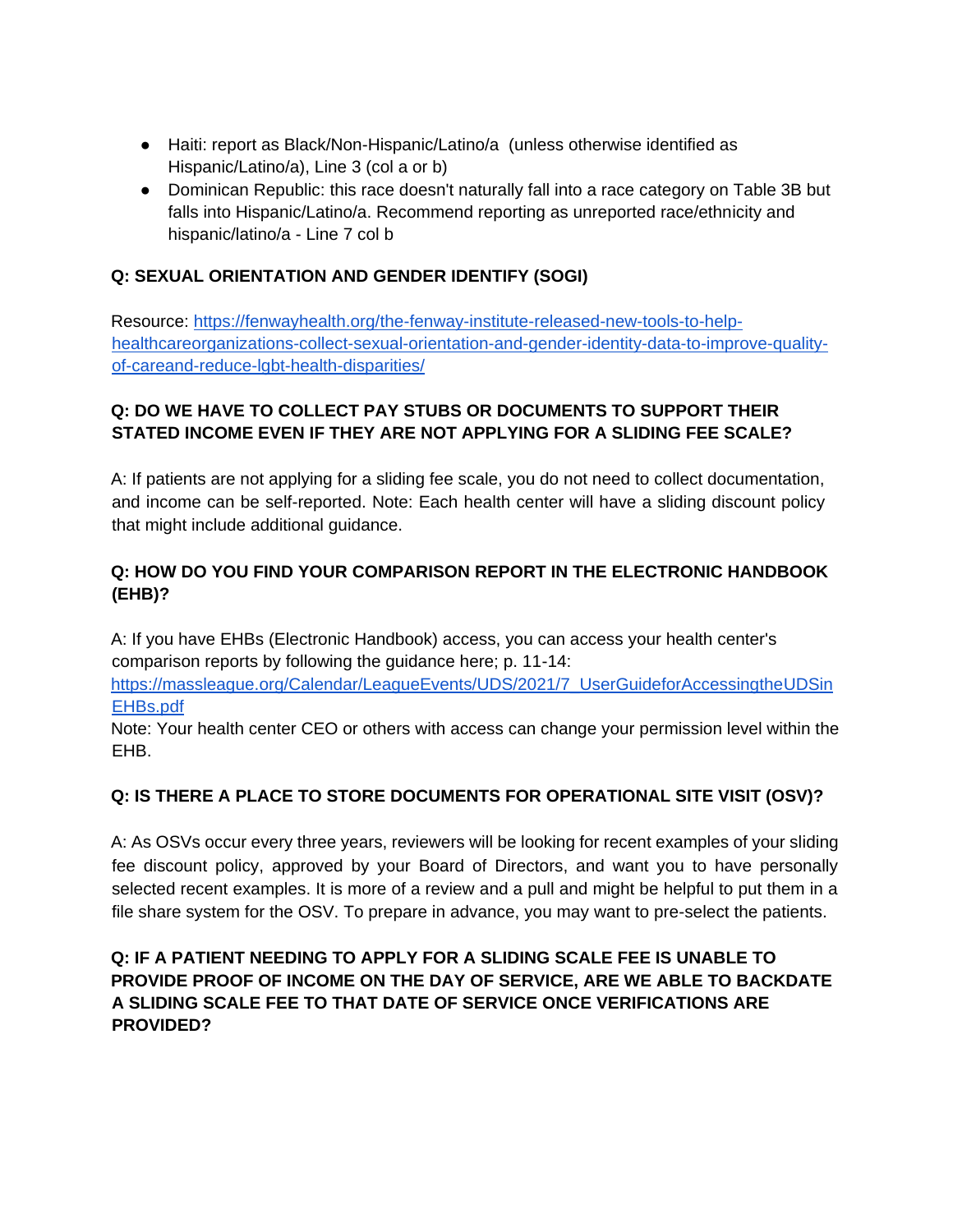A: This would defer back to your health center's Board of Directors approved Sliding Fee Discount policy. If the policy doesn't exclude that backdate, you can rely on that to define your ability to retroactively adjust for a sliding fee scale.

### **Q: UNHC - SCO (EVERCARE) IS FOR 65+ OVER MEDICARE PATIENTS THAT ARE MEDICAID ELIGIBLE. WOULDN'T THAT BE REPORTED ON Line 9A?**

A: Senior care options through Medicare are reported on line 9 (dually eligible), and also reported on line 9A (a subset of 9).

#### **Q: HOW IS WORKER'S COMP CATEGORIZED?**

A: Worker's Comp is considered to be a form of liability insurance for employers, and is not considered health insurance. Patients usually have primary health insurance and this should still be reported in the health insurance Table 4 as primary insurance, even if you are not billing their health primary insurance.

### **Q: FOR TABLE 4 MANAGED CARE, ARE THE MEMBER MONTHS AS OF 12/31/21?**

A: Yes, the whole report is for 1/1/2021 - 12/31/2021. Patients do not have to be there for the entire duration to be included.

#### **Q: WE ARE WITHIN WALKING DISTANCE TO SEVERAL PUBLIC HOUSING BUILDINGS AND ON A BUS ROUTE TO MANY MORE, THEREFORE WE HAVE ALWAYS BEEN TOLD TO REPORT 100% OF PATIENTS ON LINE 26.**

A: It is up to your health center to determine whether a site is immediately accessible to public housing. If it is designated as such, you should report 100% of the patients seen at your health center on Line 26 (Total Patients Served at a Health Center Located In or Immediately Accessible to a Public Housing Site).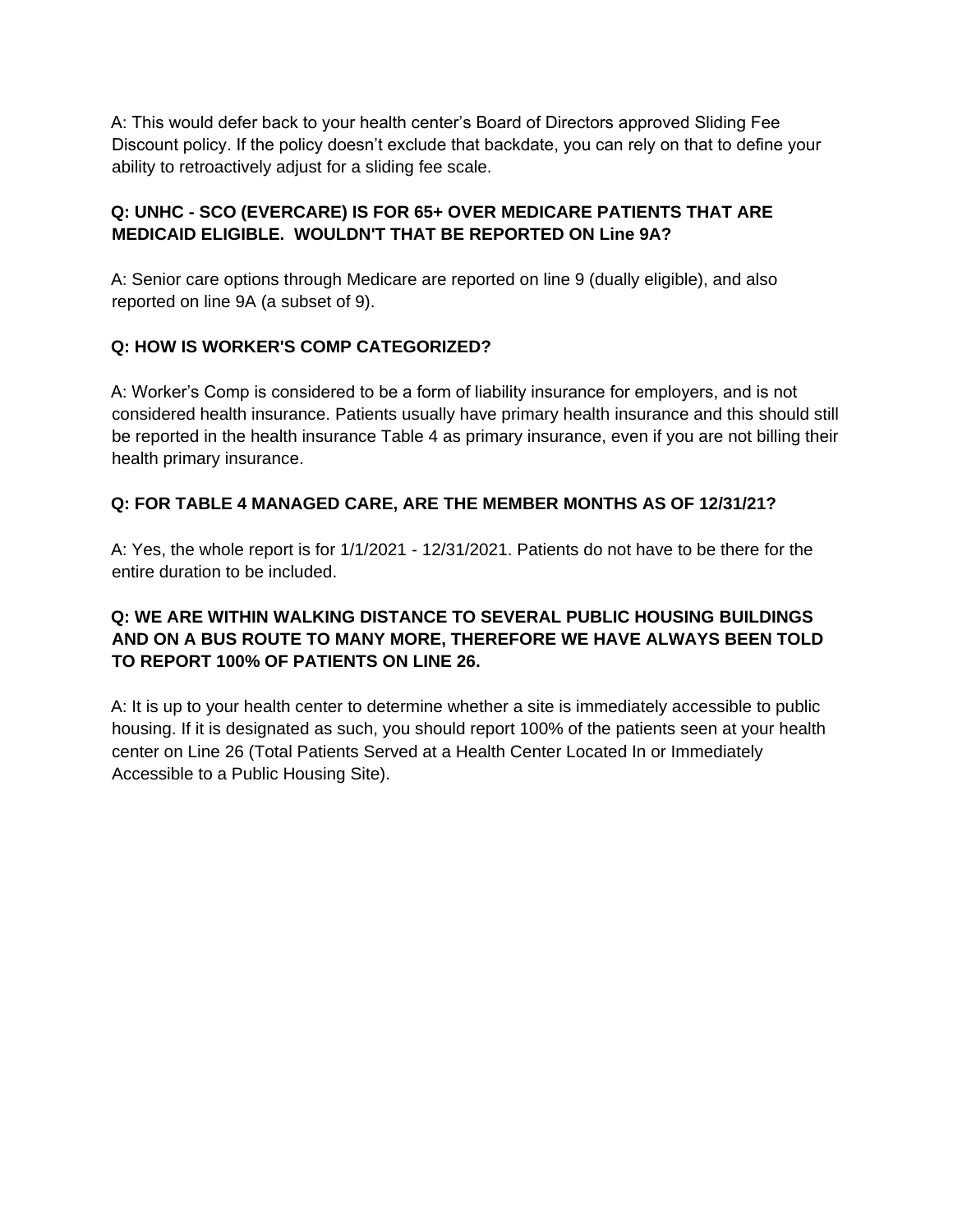#### 12/2/2021 QUESTIONS:

#### **Q: WOULD THE COVID-19 TEST CONSTITUTE A SERVICE OR VISIT?**

A: If a patient received only a test and no other information was given except for the test  $=$  No. But there are examples (e.g. patient has symptoms; triaged) where a testing service could turn into a visit?

### **Q: THIS INCLUDES FOLLOW-UP CALL THAT WAS MADE TO CONVEY THE TEST RESULT?**

A: Yes, similarly to a COVID test. A call to follow-up on a COVID-19 test on its own is not a visit. If the phone call meets all of the other visit requirements (e.g., documented in the chart, provided by a credential. Licensed provider, through a face to face visits, where the provider provided full, independent, professional judgment then it could meet the definition of a visit. For example, if a nurse is communicating positive results for someone who is symptomatic and is looking for nurse triage support then this might qualify as a visit if it met all of the other visit requirements. However, communicating the results on their own is not sufficient.

#### **Q: RE: Prenatal Measure. Can you clarify what specifically is needed for a FORMAL referral agreement, or if perhaps it's one of those areas that is somewhat open to our discretion?**

Short answer: Only those patients who are provided prenatal services directly by the health center or by one of their formal referral partners should be included in the UDS.

Longer answer: On p. 87-88 of the [2021 UDS manual,](https://bphc.hrsa.gov/sites/default/files/bphc/datareporting/pdf/2021-uds-manual.pdf) it states that CHCs should:

- …Report on all patients who are either provided direct prenatal care or referred for prenatal care.
- … DO NOT include patients who did not receive prenatal care from a health center provider or who were not referred by the health center to another provider for prenatal care.
- DO NOT include patients who chose to receive all their prenatal care outside of the health center's referral network.

On p. 14 of the UDS Manual, it states that CHCs should "data that reflects activities in the HRSA health center project, as defined in approved applications and reflected in the official Notice of Award/Designation." Meaning, patients should be those who receive in-scope services as listed in [HRSA's Form 5A.](https://bphc.hrsa.gov/sites/default/files/bphc/programopportunities/fundingopportunities/sac/form5a.pdf)

### **Q: IN THE LAST MEETING, YOU MENTIONED THERE WOULD BE A MASSACHUSETTS PAYER / CATEGORIZATION LIST FOR TABLE 4. WILL THAT APPEAR ON YOUR WEBSITE WHEN IT'S AVAILABLE?**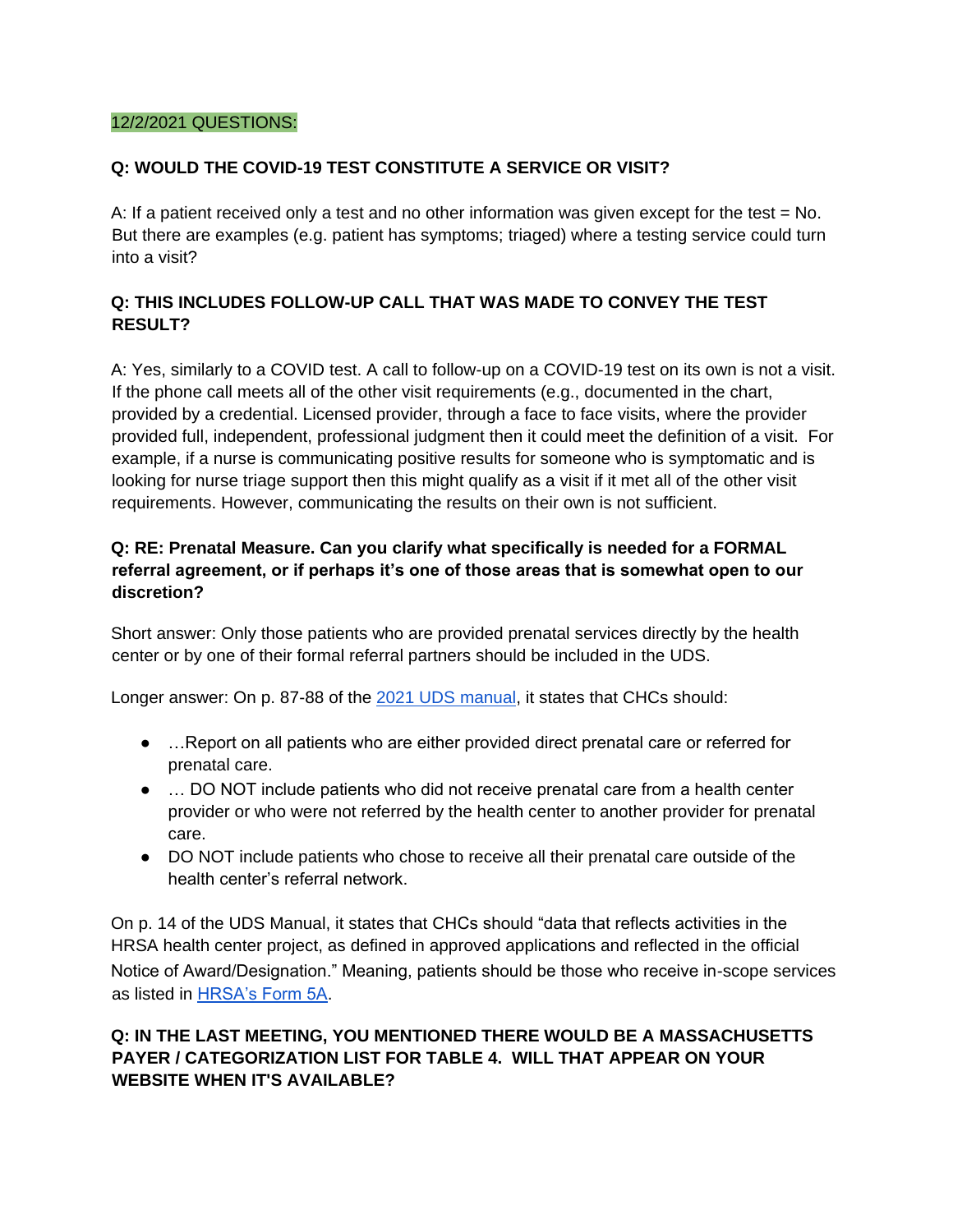A: Yes, it will. We currently have the one we created for 2020. In the 2021 version, we will review it with Amanda and see if there are any changes. You can use 2020 as a starter and wait for the 2021 version, which will be available soon. To access last year's UDS clarification memo (note that we will be updating it for 2021 shortly) can be found here: [https://www.massleague.org/Calendar/LeagueEvents/UDS/2020/MassachusettsHealthCentersJ](https://www.massleague.org/Calendar/LeagueEvents/UDS/2020/MassachusettsHealthCentersJSIMemo-2020.pdf)  [SIMemo-2020.pdf](https://www.massleague.org/Calendar/LeagueEvents/UDS/2020/MassachusettsHealthCentersJSIMemo-2020.pdf)

### **Q: WHAT IF PATIENT REFUSES LANGUAGE? WHERE TO PLACE THAT?**

A: Table 3b, line 12. You are only reporting # patients served in a language other than English.

#### **Q: IS THERE A LIST OF TABLES FOR WHICH WE CAN DO AN EXCEL UPLOAD?**

A: You can do the Excel upload for all of the tables and forms.

#### **Q: ARE WE GOING TO HAVE A UDS FORUM? LIKE WE DO FOR COVID-19 VAX PEERTO-PEER FORUM?**

A: Yes, we will launch it next week. Everyone who is registered for this training will automatically be added to the forum. It will be monitored by Mary Ellen McIntyre and members of the Health Informatics Team.

### **Q: CAN VISITS BE NON-BILLABLE OR DO THEY HAVE TO BE BILLABLE VISITS TO BE COUNTED IN THE UDS?**

A: Billable and non-billable visits are not a factor for counting visits in the UDS. Resource: [https://bphc.hrsa.gov/sites/default/files/bphc/datareporting/reporting/2021-uds](https://bphc.hrsa.gov/sites/default/files/bphc/datareporting/reporting/2021-uds-countable-visits.pdf)[countablevisits.pdf](https://bphc.hrsa.gov/sites/default/files/bphc/datareporting/reporting/2021-uds-countable-visits.pdf)

#### **Q: ARE NURSING VISITS WHERE VACCINES ARE ADMINISTERED COUNTABLE? THERE IS PATIENT EDUCATION THAT GOES ON IN THESE VISITS.**

A: Vaccine administration alone is not a countable visit if there were no other services provided.

#### **Q: CAN YOU DESCRIBE WHY THIS CHANGE WAS MADE FOR INTEGRATED SUD IN MH VISIT?**

A: Change was added in 2019 because there was no way to show that these integrated services were happening in Table 5 (they were being significantly underrepresented).

- **Q: IS IT JUST PSYCHOLOGISTS OR SOCIAL WORKERS AS WELL?**
- A: It includes licensed social workers
- Resource[:https://bphc.hrsa.gov/sites/default/files/bphc/datareporting/reporting/2021](https://bphc.hrsa.gov/sites/default/files/bphc/datareporting/reporting/2021-uds-selected-service-detail-guidance.pdf) [udsselected-service-detail-guidance.pdf](https://bphc.hrsa.gov/sites/default/files/bphc/datareporting/reporting/2021-uds-selected-service-detail-guidance.pdf)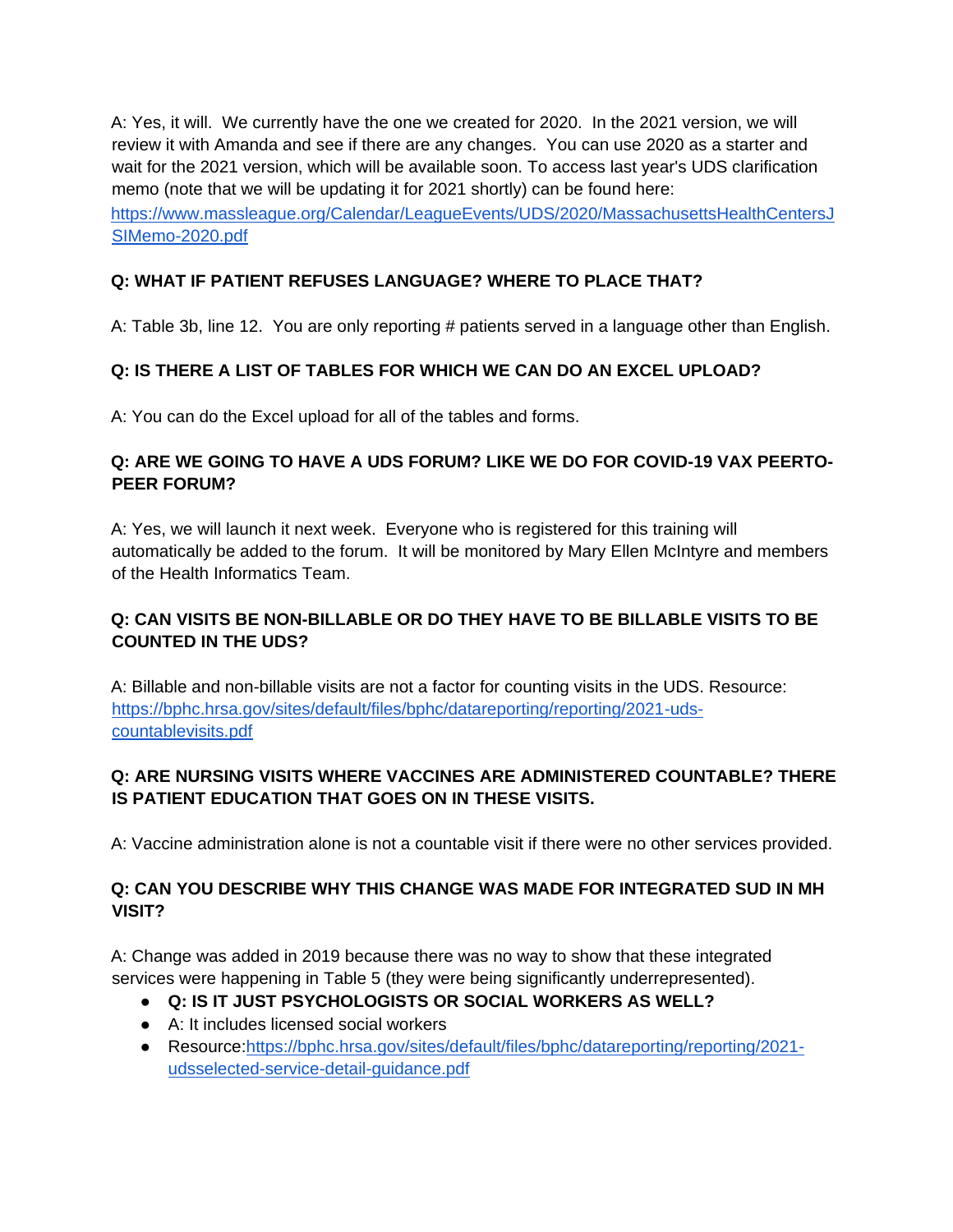### **Q: IF A PARTNER OF A PATIENT IS GIVEN PREP, BUT NO OTHER SERVICES, THEY DO NOT COUNT, CORRECT?**

A: Yes, that is correct.

### **Q: DOCUMENTING FOLLOW-UP PLAN ON DAY OF VISIT. IF SOMEONE HAS A VISIT LATE ON A FRIDAY AFTERNOON, BUT DOCUMENTATION OF VISIT WITH FOLLOW UP PLAN IS COMPLETED ON MONDAY, DOES THAT STILL COUNT?**

A: The requirement is that the follow up plan is documented on the day of the visit. There is no flexibility in that. The level of documentation is determined by the provider.

**Q: PREVENTIVE CARE AND SCREENING: BODY MASS INDEX (BMI) SCREENING AND FOLLOW-UP PLAN- WE HAVE SEEN A DIP IN THIS MEASURE, VERY CONFUSING SEE CHANGE -PREVIOUSLY, A FOLLOW-UP NEEDED TO BE DOCUMENTED WITHIN 12 MONTHS BEFORE A QUALIFYING ENCOUNTER WHERE AN ABOVE OR BELOW NORMAL BMI WAS ALSO DOCUMENTED WITHIN 12 MONTHS BEFORE THAT ENCOUNTER. FINALLY, A FOLLOW-UP REASON NOW NEEDS TO BE DOCUMENTED FOR ORDERED AND PERFORMED INTERVENTIONS AS WELL AS FOR REFERRALS. PREVIOUSLY, A FOLLOW-UP REASON WAS REQUIRED ONLY FOR REFERRALS. COULD YOU DISCUSS?** 

A: We have heard this from multiple CHCs. You can add a comment on your report on Table 6B to let your reviewer know that your care plans have not changed, but it is due to the changes in the CQM logic.

### **Q: DEPRESSION AND SCREENING: TO CLARIFY THIS IS LOOKING FOR ONE SCREENING FOR THE YEAR AND IS NOT LOOKING AT MOST RECENT VISIT**

A: This is looking at the most recent screening for the year. If screening at multiple visits multiple times a year, you would use the most recent screening.

### **Q: DEPRESSION REMISSION - WHAT WOULD THE MEASURE CONSIDER A POSITIVE SCORE VALUE, 9 OR 10?**

A: To be included in the denominator, it is a score greater than 9.

**Q: WE ARE STARTING A PROGRAM TO GIVE PATIENTS BP CUFFS THAT USES BLUETOOTH. THE PATIENT WILL BE TAKING TWO READINGS THAT WILL LOAD INTO A DASHBOARD, 2 IN THE AM, 2 IN THE PM. FOR THESE TO COUNT, DOES THE PROVIDER NEED TO SEE THE PATIENT TAKING THE BP?**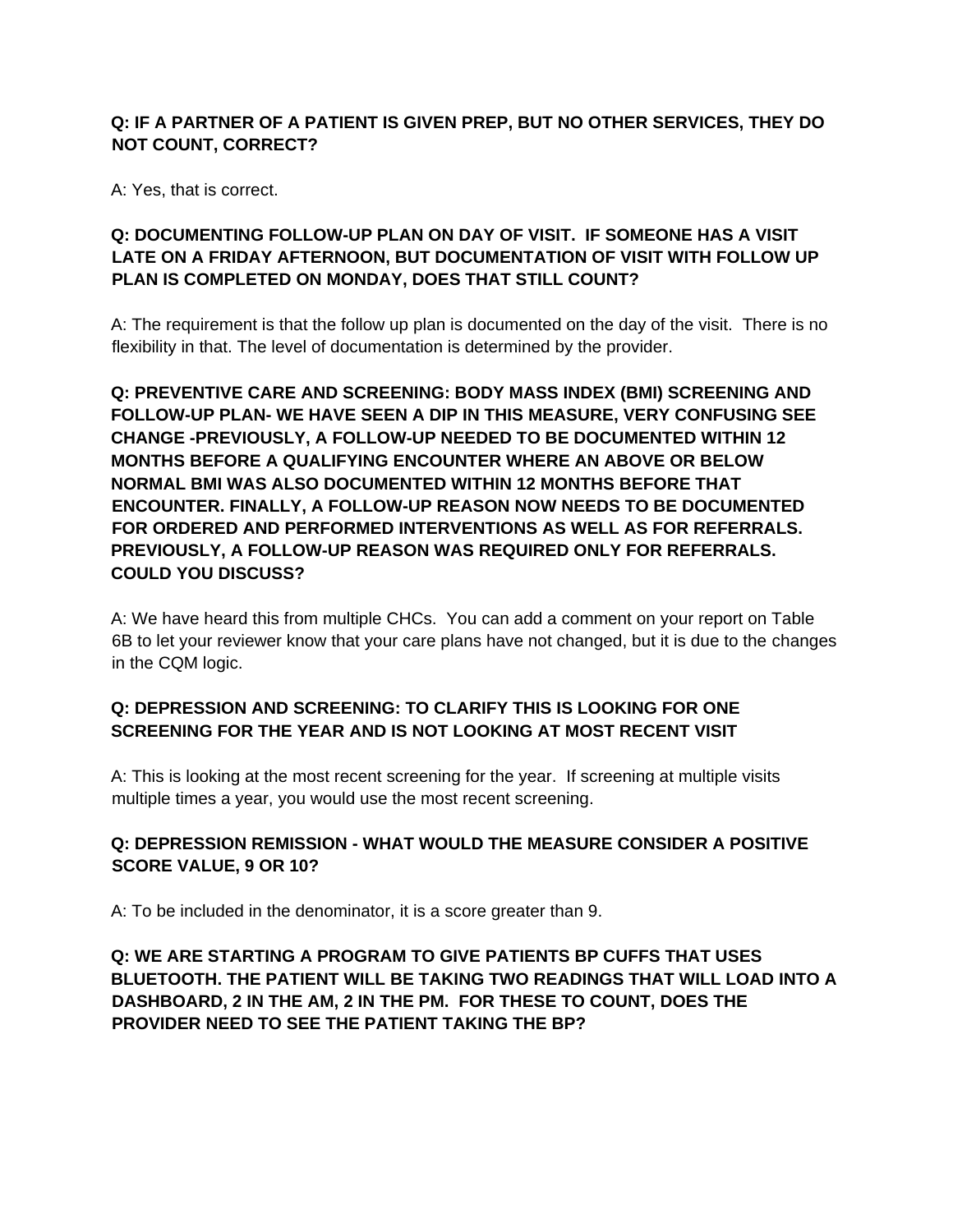A: Device needs to directly transmit data into the system. RPM is permissible if it is transmissible to where a provider can see it - no video component required. If the provider is watching the patient take BP (usually the device is not capable of transmitting reading), then it can count.

### **Q: IF A NURSE WAS HIRED FOR TWO ROLES: NURSE AND CASE MANAGEMENT OR MAYBE NURSE AND COMMUNITY HEALTH EDUCATOR FTE SPLIT 50/50; SAY THE NURSE HAD 150 VISITS, 50 OF THEM WERE CASE MANAGEMENT ONLY, SHOULD WE SPLIT THIS NURSE VISITS AND COUNT THEM ON EACH CORRESPONDING LINE? E.G. LINE 11 = 100 AND LINE 24 = 50?**

A: If the staff person has a significant part of their time dedicated to a separate service category, then health centers should parse that out. So, for example, if half of their FTE is dedicated to case management and half dedicated to medical care services (nursing), they should separate out that FTE on Table 5. Please note that splitting FTE across multiple lines on Table 5 means that the same proportional allocation must be used for that individual's personnel costs on Table 8A. It sounds like that is the case in this specific example. Note that if this is more of an ad-hoc service provided or PART of their day to day job, I would not recommend splitting the FTE (and therefore the visits, etc.) up. You should not try and parse out different parts of the same visit. Whilst the personnel is working as a case manager, report visits as case management and vice versa for nurses. If there are 50 case management visits that were generated while working in the case management role, those should be reported on Line 24 in the enabling section.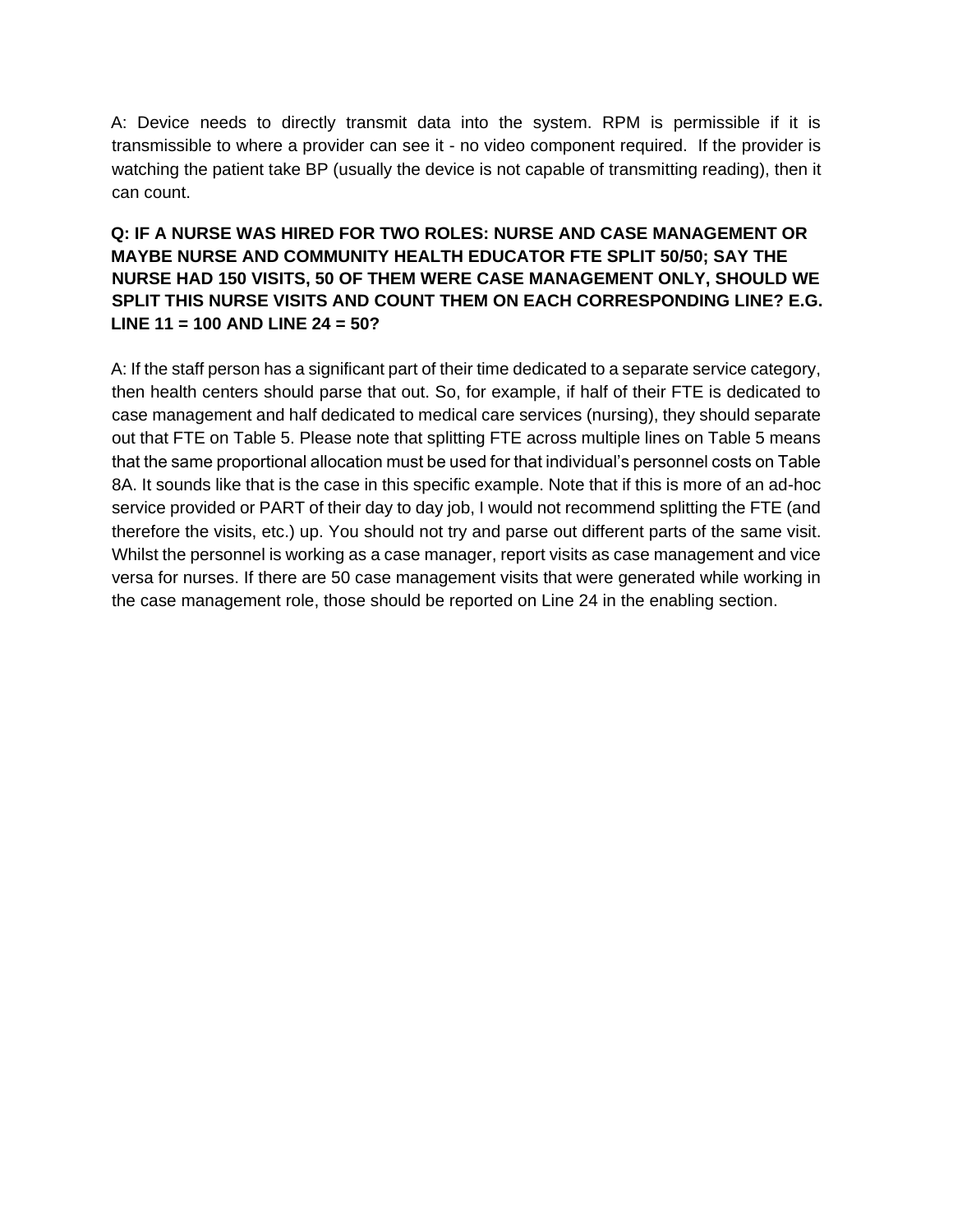#### 12/6/2021 QUESTIONS:

### **Q: WILL THE FAQ INCLUDE HELPFUL SCRIPTS STAFF ASKING THE UDS REGISTRATION QUESTIONS COULD REFERENCE WHEN ASKED WHY HEALTH CENTERS ASK THESE QUESTIONS BY PATIENTS?**

A: League staff posted a question on this in the newly launched League UDS Online Community.

#### **Q: WHERE DO WE REPORT PPP LOAN FORGIVENESS?**

A: PPP Loan administered through the Small Business Administration, even if forgiven, should not be reported on UDS. If interest is paid, it would be included in Table 8A as a cost, but nothing else would be reporting on the UDS.

#### **Q: SHOULD WE USE THE FEDERAL PAYMENT MANAGEMENT SYSTEM (PMS) TO MAKE SURE OUR HRSA RECEIVED FUNDS MATCH THE PMS REPORT?**

A: UDS Trainer does not have access to the PMS report or amount received by CHC. The Bureau has access to it and will be looking at it. Funds shouldn't match directly what you received, but should match what you drew down in 2021. Responsibility is on the CHC to ensure the amount is accurate and not overstating the award amount.

Kate T at EMKCHC: "we use cash receipts so it's when it arrives (i.e. drawn 12/31/21, won't receive until 2022)."

### **Q: WHAT IF WE CONSULT WITH SPECIALISTS VIA SECURE TEXTING? IS THAT CONSIDERED TELEHEALTH (on the Other Data Elements Form)?**

A: Yes, if you indicate you provide telemedicine services on this form

#### **Q: REGARDING MULTIPLE VISITS IN ONE DAY - IF ONE VISIT IS TELEHEALTH AND ONE IN PERSON, TO BE COUNTED AS 2 VISITS WOULD YOU NEED 2 DIFFERENT PROVIDERS?**

A: That is correct. In person and telehealth are considered two different locations. As long as they are two different providers, they can both count on the same day.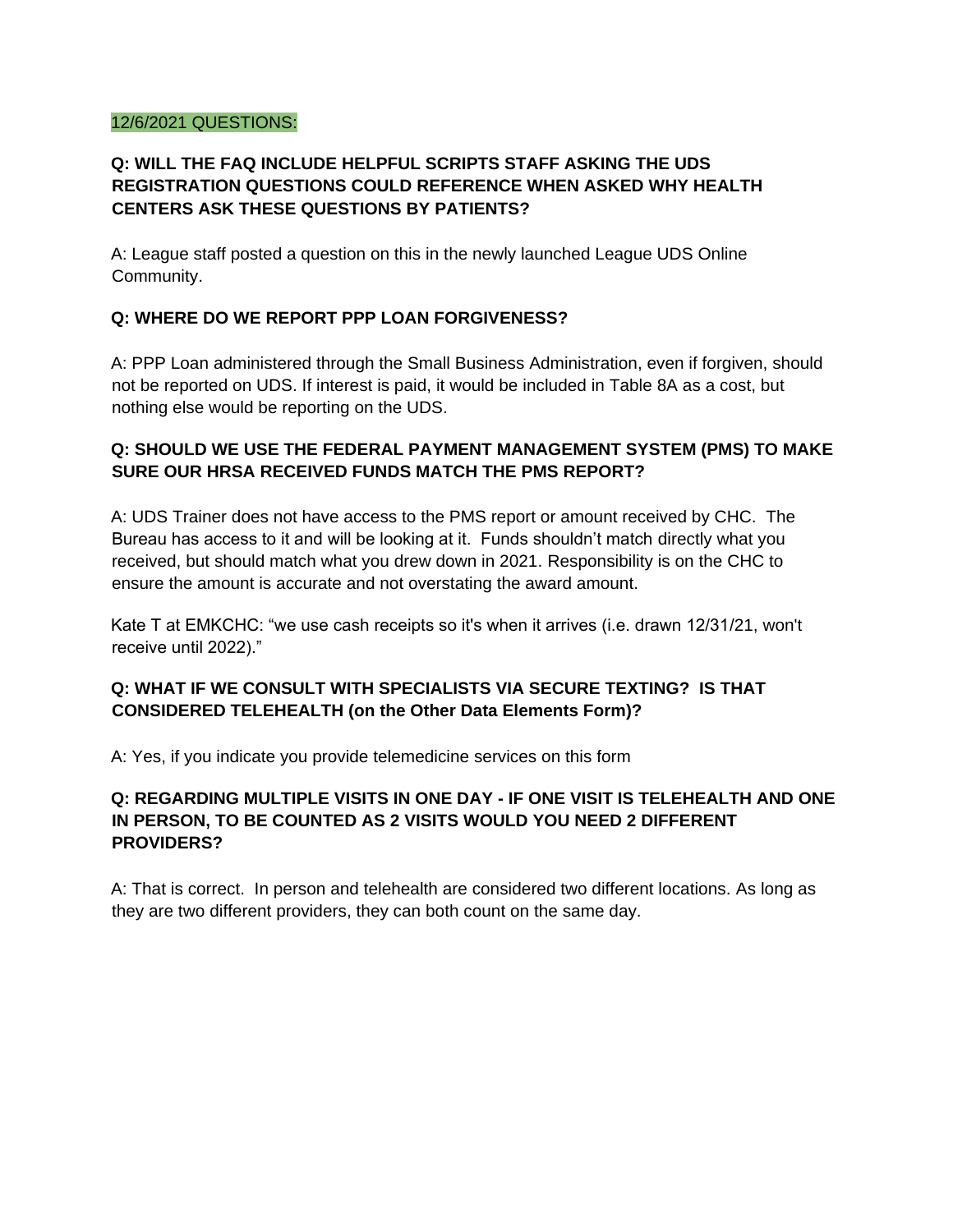#### 12/9/2021 QUESTIONS:

[Uniform Data System 2021 Health Center Data Reporting Requirements \(hrsa.gov\)](https://bphc.hrsa.gov/sites/default/files/bphc/datareporting/pdf/2021-uds-manual-tables.pdf)

#### **ZIP CODE TABLE**

Note: the data you enter into UDS is used in UDS Mapper to provide resources back to health centers for planning purposes. Link:<https://maps.udsmapper.org/>

Tip: Health Centers can download your excel file from last year as a starting place so they do not need to be re-typed manually.

#### **TABLE 3A: PATIENTS BY AGE & SEX ASSIGNED AT BIRTH**

Note: there are no "Unknown" categories on this table.

#### **TABLE 3B: DEMOGRAPHIC CHARACTERISTICS**

#### **Q: WHAT IS THE CUT-OFF THAT IS FLAGGED FOR "UNKNOWN" FOR RACE & ETHNICITY, AND SEXUAL ORIENTATION & GENDER IDENTITY?**

A: Sexual Orientation and Gender Identity - The "Unknowns" (Line 18A and 25A) would be expected to be higher than the "Other" and "Don't Know" categories - that is an easy check as a first step. Race and Ethnicity - when patients select a race but not an ethnicity, they should be included in Column B and default into "Non-Hispanic or Latino." Only the patients that are actively not reporting a Race or Ethnicity should be included in Column c on line 7.

#### **TABLE 4: SELECTED PATIENT CHARACTERISTICS**

#### **Q: WHAT IF A PERSON DECLINES TO SHARE INCOME?**

A: If people decline income, report them as unknown. Based on your BOD policy, if they are applying for a sliding fee, they will need to provide documentation of income.

#### **Q: IS THERE A FLAG FOR "UNKNOWN" INCOME (LINE 5)?**

A: Yes, income is a required field included in the compliance manual. Generally, this field varies a lot state by state. Over 30-40% "Unknown" will likely be raised during the review period. If health centers have over 50% "Unknown" they should provide detailed documentation of the process for collection of this information.

#### **Q: IS THERE ADVOCACY BEING CONDUCTED TO DISTINGUISH BETWEEN UNKNOWN AND DECLINED? (DECLINED = YOU'VE MADE THE ATTEMPT TO ASK BUT THE PATIENT DECLINED VS. UNKNOWN, WHICH SUGGESTS THE QUESTION WAS NOT ASKED.)**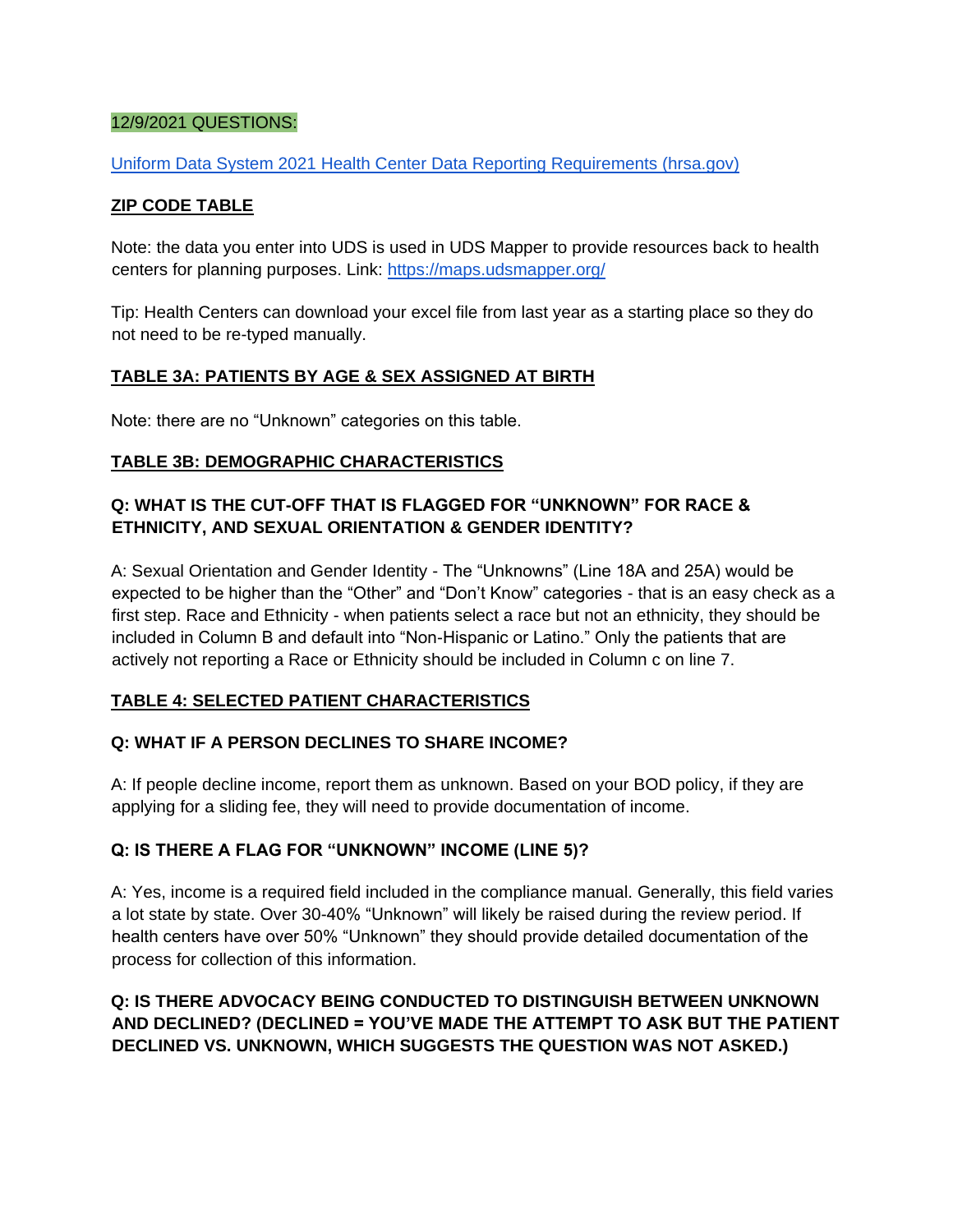A: This is a valid point. If health centers have that detailed level of information available, that is something that would be helpful to add to your UDS report. We are not aware of current advocacy or conversations looking at revisions to Table 4 specifically. If you do have suggestions, you can always submit those through the HRSA contact form at [Contact BPHC](https://bphccommunications.secure.force.com/ContactBPHC/BPHC_Contact_Form) [\(force.com\).](https://bphccommunications.secure.force.com/ContactBPHC/BPHC_Contact_Form) 

### **Q: IF A PATIENT ISN'T APPLYING FOR A SLIDING FEE, THEN THE INCOME IS SELF REPORTED CORRECT? NO BACKUP SUCH AS W-2 OR PAY STUBS ARE REQUIRED IF NO SLIDING FEE.**

A: Yes, income can be self-reported if a patient is not applying for a sliding fee.

### **Q: PLEASE EXPLAIN THE DIFFERENCE BETWEEN MEDICAID AND THE OTHER PUBLIC INSURANCES? WHERE WOULD ACO'S FALL?**

A: Mary Ellen: The League will be preparing an insurance clarification memo to clarify how things should be classified in the various fields.

Principal Medical Insurance

#### **Q: WE USE OCHIN AND THIS YEAR AND THEY ARE INCLUDING HEALTH SAFETY NET ON LINE 10A AND HAVE A PLACED A REQUEST WITH OCHIN TO BE RECLASSIFIED AS "UNINSURED".**

A: League Health Informatics team are in touch with OCHIN EPIC. More information will be provided as available.

### **Q: IN 2021, WE DID NOT DO A THOROUGH JOB OF COLLECTING INSURANCE INFORMATION FROM DENTAL PATIENTS. OCHIN? DOES NOT MAKE THE PRESUMPTION THAT IS INDICATED IN THE MANUAL THAT IF A PATIENT HAS MEDICAID OR COMMERCIAL DENTAL INSURANCE, YOU MAY PRESUME THAT THEY HAVE THE SAME INSURANCE FOR PRIMARY MEDICAL. THIS IS NOT BUILT INTO THE REPORTING SO OUR "UNINSURED" NUMBERS LOOK HIGHER THIS YEAR. WE ARE LOOKING AT MANUAL WAYS TO PULL IN DENTAL INSURANCE INFORMATION AND REASSIGN PATIENTS WITHIN TABLE 4. IS THIS LOOPHOLE LEGITIMATE?**

A: If a patient has Medicaid, Private, or Other Public dental insurance, you may assume they have the same kind of medical insurance. If they DO NOT have dental insurance, you may not assume they are uninsured for medical care. FAQ Page 44 UDS Manual loophole

Note: Line 26 does not require asking patients specifically.

#### **TABLE 5 STAFFING AND UTILIZATION**

**Q: IF AN EMPLOYEE WAS HIRED FOR TWO ROLES AND THE FTE IS 50/50, HOW DO WE**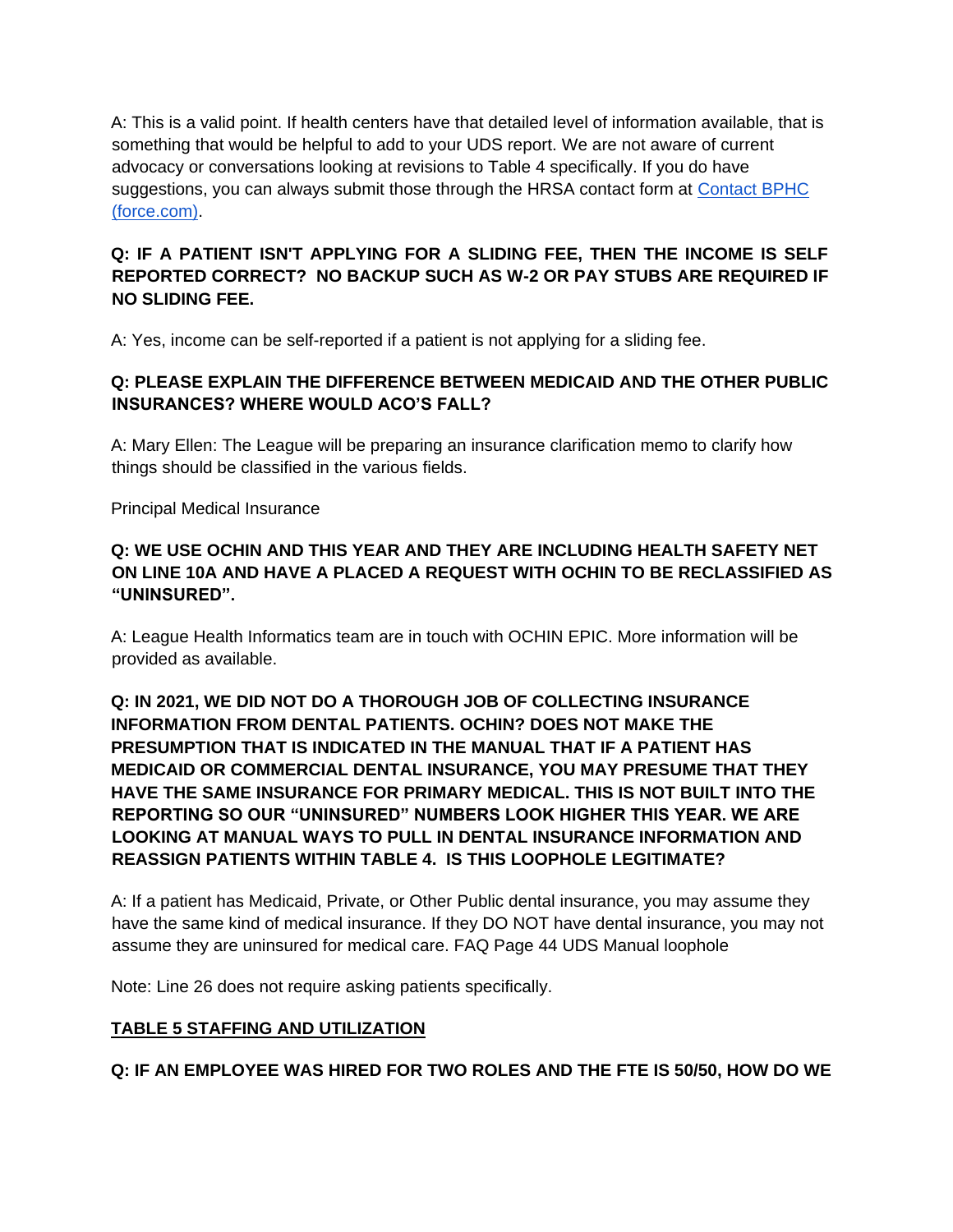### **REPORT THE VISITS ON EACH LINE? (EXAMPLE: .5 FTE NURSING / .5 FTE CASE MANAGEMENT)**

A: If a staff person has a significant part of their time split between two roles, you can parse that out. The same proportional reporting needs to be included on Table 8a for costs. Only separate them out if they have DEDICATED portions of their time that are for those distinct positions. Note: Table 5 is FTE; The Addendum is a head-count / # of staff, as opposed to FTE.

### **TABLE 6A**

Note: COVID Vaccines are reported on Table 6A. Only report those vaccines provided to those individuals who are patients at the health center (had a countable visit on Table 5 during the year). Example: if you had a patient who received their first, second and booster, shots in 2021, they can be counted as 3 visits for one patient on Table 6A - Line 24B.

### **Q: WHAT IF A PATIENT HAS AN APPOINTMENT WITH A PROVIDER AND IT WAS ABOUT TB SCREENING? WILL THAT BE A COUNTABLE VISIT?**

A: A TB screening alone isn't a countable visit but if a patient has a full assessment / consultation it would count as a visit. Clinical assessment and independent decision making = are your providers following an algorithm to make those decisions or are they providing individualized care?

Note: PrEP Management will be looked at closely because of the discrepancy last year that was noted by the CDC - more patients included in UDS PrEP than those who received PrEP Management based on the data. Pay close attention to who is being included on Line 21e; Make sure you are following the guidance for 2021.

### **TABLES 6B &7 CLINICAL MEASURES**

**Q: TABLE 7 - FOR THE DENOMINATOR, SHOULD WE INCLUDE PATIENTS EVER DIAGNOSED WITH A CONDITION, OR JUST PATIENTS WITH THE DIAGNOSIS IN THE REPORTING YEAR. FOR EXAMPLE, A PATIENT WITH HTN DIAGNOSED IN 2020, AND SEEN IN THE HEALTH CENTER IN 2021 FOR A MEDICAL VISIT UNRELATED TO HTN, SHOULD THEY BE COUNTED IN THE DENOMINATOR OF THE HTN MEASURE?** 

A: In table 7, include patients who have an ACTIVE diagnosis (diagnosis is in their chart & unresolved). \*As long as they meet other inclusion criteria.

### **Q: DOES AZARA ATTEND THESE TRAININGS AND ARE THEY MAKING ADJUSTMENTS?**

A: AZARA does keep up to date with all UDS changes. Health centers must also ensure that mapping changes and codes are updated.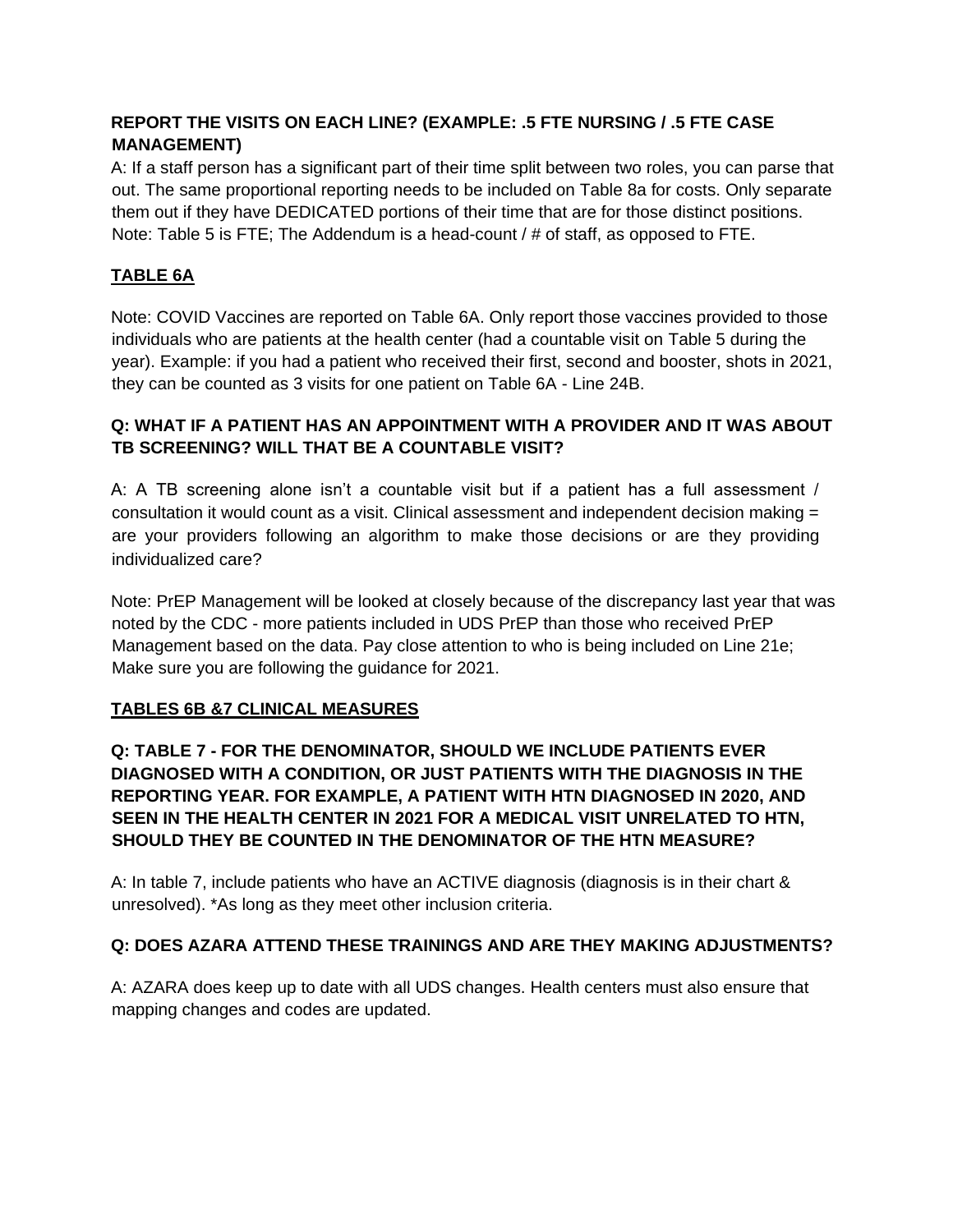### **TABLE 9E**

Note: Line 1o - American Rescue Plan funding was received by all health centers and **all health centers** should report \$ on line 1o.

Note: Line 1p - Other COVID-19 Related Funding from BPHC - There is no additional awarded COVID grant funding and **line 1p should be \$0 for all health centers**.

#### **TABLE 9D**

### **Q: LINE 13 - SELF PAY - FOR HEALTH SAFETY NET, OUR CHARGES ARE SUPPOSED TO GO ON LINE 13, AND ADJUSTMENTS THAT WE TAKE ON HEALTH SAFETY NET WOULD GO ON LINE 13, COLUMN E (SLIDING FEE DISCOUNTS), BUT WE DON'T PUT ANY PAYMENTS FROM HEALTH SAFETY NET, THOSE GO IN TABLE 9 E.**

A: If a patient pays any portion of the co-payment, report that in Column B for the Health Safety Net. The total amount received during the calendar year from the State or local indigent care program is reported on Table 9E, Line 6a.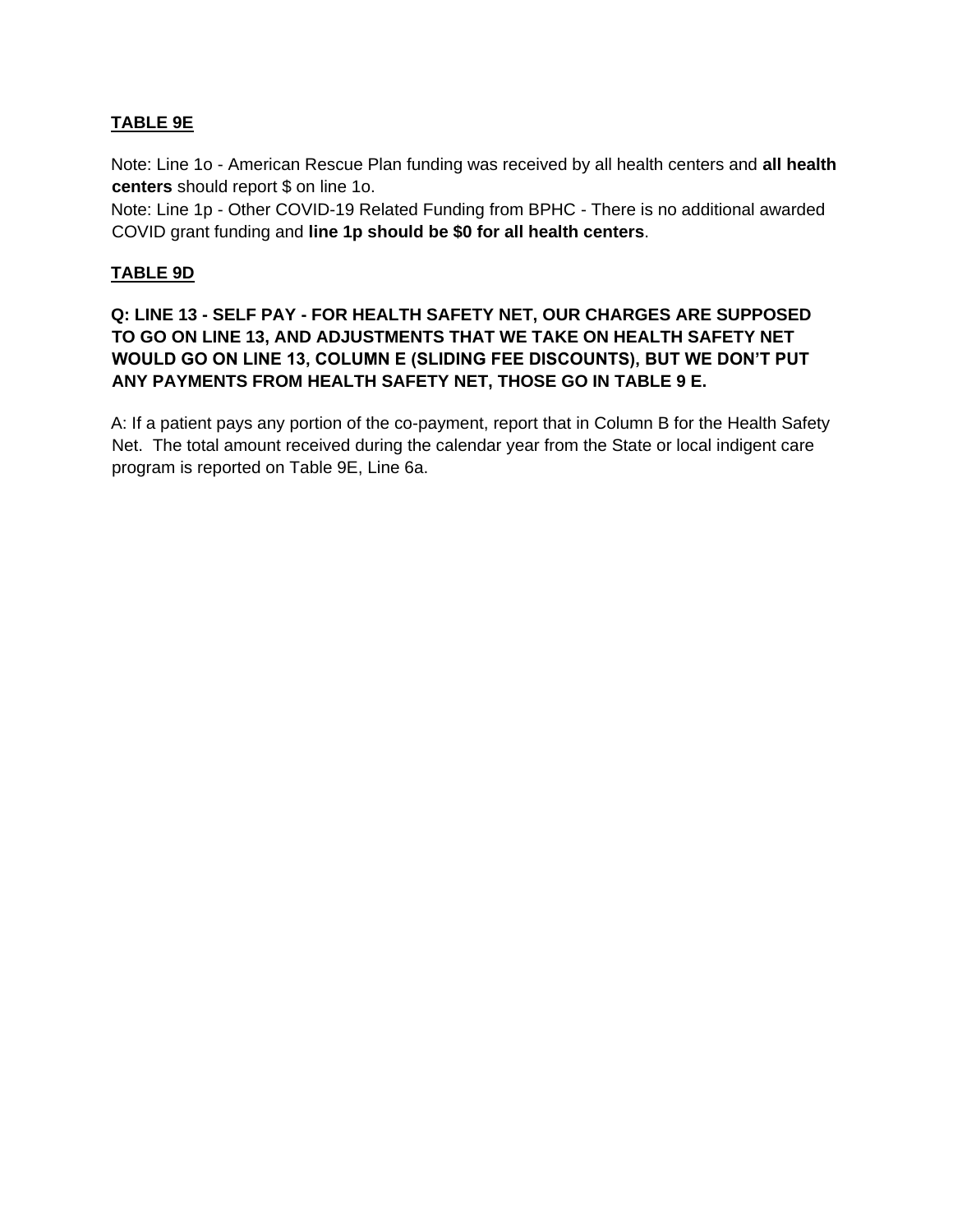#### 1/18/2022 QUESTIONS:

#### **Q: NEXTGEN USERS - TABLE 9D - WHAT ARE OTHER HEALTH CENTERS DOING?**

A: The League's Health Informatics Team has reached out to NextGen and the online communities for NextGen and UDS to ask CHCs to share. The League has heard from a CHC that they use NextGen's standard reports:

- Kathryn Thorsen EMKCHC heard there was no way to do this with EPM reports. Not sure what they're going to do. They're evaluating whether they need to get a Crystal Report together, as they were surprised that NextGen was no longer supporting this Table. Their IT stated they received no formal notice from NextGen. In addition, NextGen stopped hosting their monthly CHC calls.
- Sean Kinlin Holyoke HC They'll be using some SQL queries to pull 9D data adapted from queries they used in the past to verify data. They shared that they would be happy to share queries as well, but the queries are not ready yet. Hopefully later this week.
- Michele Sabatino Harbor Health They expect to do the same as Holyoke because they have 2 months of NextGen data to pull, despite switching to OCHIN Epic, and are happy to share what they're using.

#### **Q: TABLE 6A AND COVID-19 VACCINES**

A: Report COVID-19 vaccines administered on Table 6A. You're reporting only COVID-19 vaccines administered through health center visits (those who have a countable visit on Table 5). It does not have to be administered at a countable visit, just to a patient with a countable visit.

#### **Q: TABLE 6B - ADULT BMI MEASURE**

A: To meet the numerator requirements for CMS69v9, the most recent high/low BMI has to be documented during the qualifying encounter or during the previous 12months. However, the follow-up plan/intervention for the most recent high/low BMI must be on or after the most recent high/low BMI. **This differs in the CQL logic compared to the UDS manual and eCQM.**

It is not a requirement to *take* BMI more than once in a year, but if you do, report on the most recent BMI. This guidance remains for 2021 and 2022 reporting.

Please reference our UDS Training recordings to hear this guidance:

- Day 4, Dec. 9: Overview with  $Q&A#1$  passcode:  $1^qQ^246sr$  (Addressed this measure at 42:15)
- Day 5, Jan 18th: [Overview with Q&A #2](https://massleague.zoom.us/rec/play/GNKkoZwT8wdwdlBgFFYptcxXlh8AMzRvtMde5_2qJHljfqUwhA31p2ko5kMT5CD_y_tdb0x-xMv5mniD.G3zS-gy972H81oS9?continueMode=true&_x_zm_rtaid=C9eEGhYtQCSnzVTBgQVI6Q.1643304400637.aa7eacea153959a9951ff7ced279585a&_x_zm_rhtaid=681) passcode: #A!M92&p (Addressed this measure at 8:50)

#### **Q: TABLE 6B - TOBACCO MEASURE**

A: Tobacco cessation intervention does not need to be on the day or or after the most recent tobacco screen. There just needs to be a screening done in the last 12 months, and, if indicated, cessation intervention is received in the measurement period [calendar year].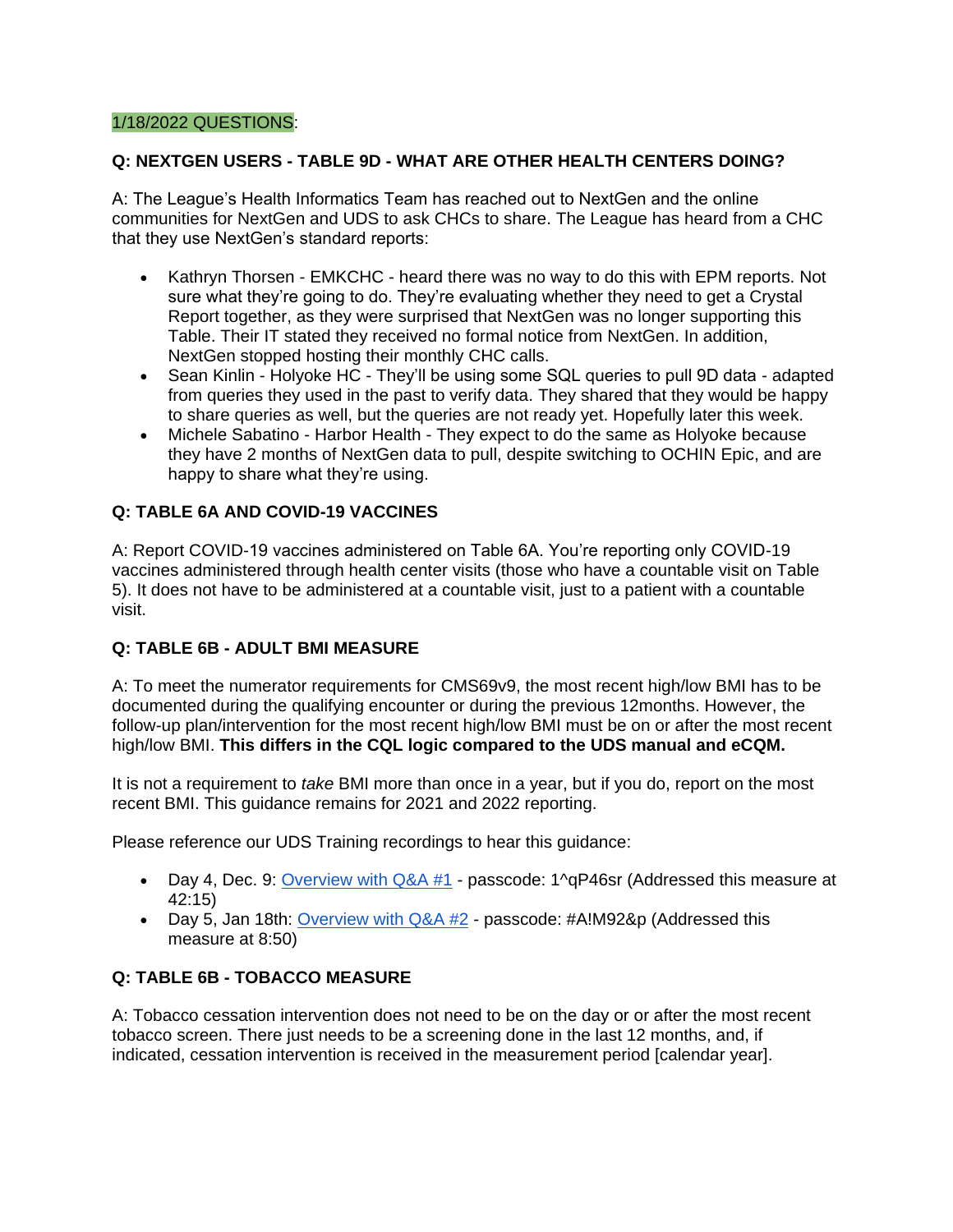#### **Q: TABLE 8A - COST AND SUPPLIES DONATED FROM THE BUREAU IN RELATION TO COVID-19; HOW TO VALUE VACCINES AND TEST KITS**

A: It is not a requirement to quantify vaccines as a donation. The federal Government has been paying between \$15-25/dose for the vaccine; it varies on the vaccine and when it was purchased. For test kits are around \$12/kit. For other donations, see this HRSA resource: [Donations Reporting on UDS 2021 \(hrsa.gov\)](https://bphc.hrsa.gov/sites/default/files/bphc/datareporting/reporting/2021-donations-reporting-uds.pdf)

### **Q: IF YOU RECEIVED PPE AS A DONATION, CAN YOU COUNT IN TABLE 8A?**

A: Yes, count on Table 8A Line 18.

Added since training: As it relates to the donations on Table 8A, health centers should report all in-kind and donated services, facilities, and supplies that are necessary to the health center's operation applicable to the calendar year and within your scope of project. Nearly all health centers report receiving donations during the calendar year and they should report those on the UDS report. The challenge with reporting vaccines accurately is that the COVID vaccines received through the HRSA program carry a **340B** value of \$0.

From market research, the best we can determine is that the government has been paying between \$15 and \$25 per dose depending on which vaccine and when they bought it. So, the takeaway appears to be that there is not a clear, singular valuation, and if health centers want to value the HRSA dose, they should do so at the lower valuation (\$15-\$25) and that would be reported on Table 8A (if they want to value these) -- note that not all health centers will report an amount for COVID vaccines specifically/and that won't be forced.

#### **Q: HOW AND WHERE TO REPORT SPECIFIC FUNDING ON TABLE 9E**

A[:https://bphc.hrsa.gov/sites/default/files/bphc/datareporting/reporting/uds-covid-19-funding](https://bphc.hrsa.gov/sites/default/files/bphc/datareporting/reporting/uds-covid-19-funding-guidance.pdf)[guidance.pdf](https://bphc.hrsa.gov/sites/default/files/bphc/datareporting/reporting/uds-covid-19-funding-guidance.pdf) All CHCs should be reporting money on American Rescue Plan funding - Line 1O. No money should be reported on Line 1P

#### **Q: DENTAL SEALANT MEASURE - % OF CHILDREN FROM 6 - 9 YEARS OLD**

A: Collected on Table 6B, looking at children from 6-9 who are at moderate to high risk for caries who received a sealant on a permanent first molar. Needs to have a dental visit during the year to be considered for measure. Include children with birthdate on or after January 2, 2011, and birthdate on or before January 1, 2015. Birthdates are outlined this way to make sure 9-year olds are not left out.

#### **Q: IN 2019 THE AMERICAN COLLEGE OF CARDIOLOGY (ACC) AND AMERICAN HEART ASSOCIATION (AHA) STOPPED RECOMMENDING ASA FOR PRIMARY PREVENTION FOR CAD/ IVD. THE CURRENT DISEASE DATA SET FOR THE UDS IVD/ANTIPLATELET METRIC DOES NOT REFLECT THESE CHANGES AND HAS DIAGNOSES THAT NO LONGER REQUIRE ASA/ ANTIPLATELET. CAN YOU PLEASE DISCUSS HOW TO ADDRESS THIS DISCREPANCY?**

A: Concern with IVD measure is that the specifications have not been updated in several years. Guidance is to report on specifics included in the measure to ensure there is standardization across CHCs reporting this measure. Report on measure as is, although it may result in lower compliance, and the Bureau and your reviewer understands this.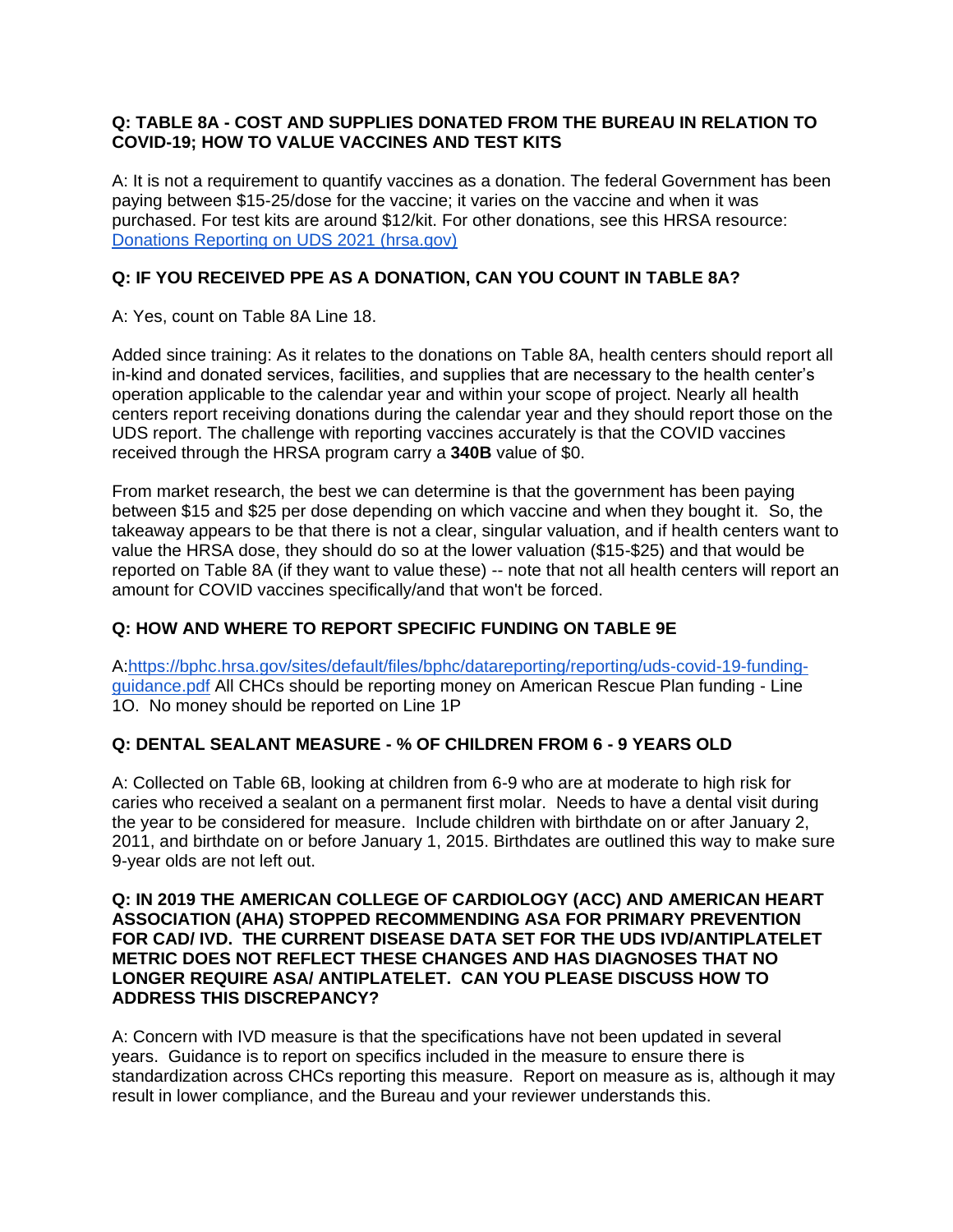#### **Q: IF PATIENTS REPORT RACE, BUT NOT ETHNICITY**

A: Report their race, but report them as non-Hispanic/Latino (column b).

#### **Q: FOR PUBLIC HOUSING QUESTION, IF OUR SITE ARE CONSIDERED IMMEDIATELY ACCESSIBLE TO PUBLIC HOUSING, SHOULD PATIENTS SEEN AT THIS SITE BE COUNTED ON THIS LINE?**

A: All patients served at this site should be included on this line. Report public housing as a sitebased measure.

#### **Q: CAN YOU PLEASE PROVIDE GUIDANCE ON CIVIL SURGEON (IMMIGRATION PHYSICALS) ARE COUNTABLE VISITS?**

A: A physical is a countable visit on Table 5.

#### **Q: 6A TB LINE: PLEASE CONFIRM THAT WE CAN ADD ICD-10 CODES USED IN OUR INTERNAL MONTHLY REPORTS TO COUNT PATIENTS WITH TB. (SPECIFICALLY: R76.11, R76.12, Z22.7, Z86.15)**

A: If there is a code that maps **directly** to the service included on Table 6A, then you can include it. If these codes are an exact replica of those included on this line, then include it. If they vary slightly, submit this question through the UDS support line: [Uniform Data System](https://bphc.hrsa.gov/datareporting/reporting/index.html)  [\(UDS\) Resources | Bureau of Primary Health Care \(hrsa.gov\).](https://bphc.hrsa.gov/datareporting/reporting/index.html)

#### **Q: MULTIPLE VISITS IN A SERVICE ON THE SERVICE - SEEN BY A NURSE THEN A FAMILY PHYSICIAN, SHOULD THIS BE COUNTED AS ONE VISIT?**

A: Should be counted as 1 visit in the medical service category.

#### **Q: IN THE ADDENDUM, IF THERE ARE TWO DIFFERENT PROVIDER TYPES IN THE SAME SERVICE CATEGORY, SHOULD THESE BE COUNTED AS BOTH?**

A: Yes, that is correct. For example, if a medical provider provides both mental health and substance use services during their medical visits, the provider should be included in both sections of the addendum.

#### **Q: FOR SUBSTANCE USE, ARE WE COUNTING TOBACCO USE? WHERE DO WE REPORT THIS IN THE ADDENDUM?**

A: Table 6A, tobacco use is reported on Line 19a. When these services are performed by medical or mental health providers, also report on the addendum in the Substance Use Disorder Detail Section.

#### **Q: LINE 24B - CORONAVIRUS (SARS-COV-2) VACCINE IN 6A TABLE. HOW DO WE COUNT THIS ONE?**

A: Reporting all health center patients who had a countable visit and received a COVID vaccine. First, second, and booster shots can all be counted in Table 6A, column A (each would not be a countable visit on Table 5).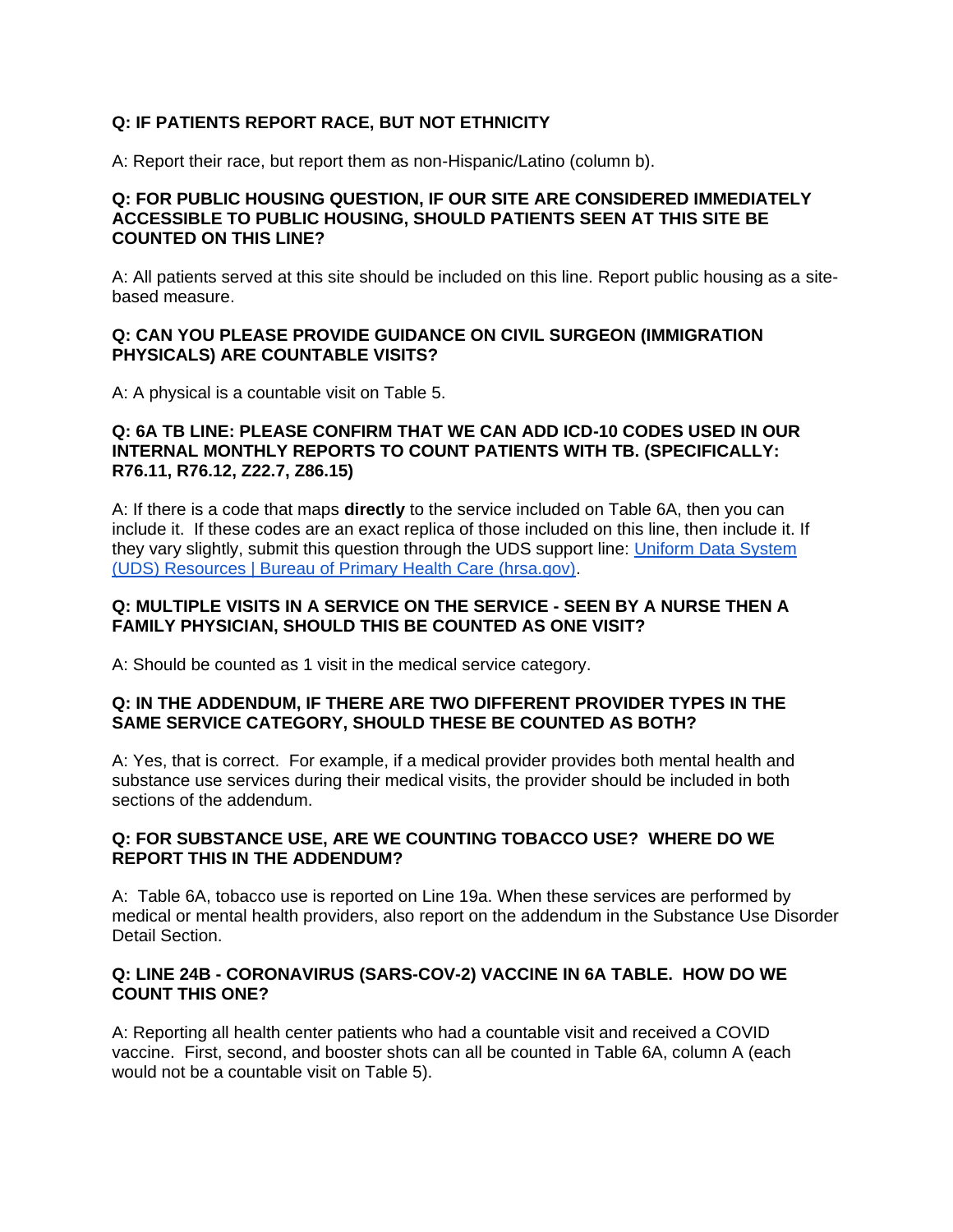#### **Q: IF PATIENT HAS TELEHEALTH AND IN-PERSON VISIT THE SAME DAY, BUT SEES DIFFERENT PROVIDERS, DO WE NEED TO ONLY COUNT ONE OF THESE?**

A: Virtual visit and clinic visit are considered to be different sites and can be counted even if they occur the same day

#### **Q: 6A MAMMOGRAMS: PLEASE CLARIFY HOW TO IDENTIFY:**

- **MAMMOGRAMS REVIEWED AT CENTER (DONE ELSEWHERE)**
- **DONE AT CENTER**
- **PAID BY THE CENTER BUT DONE ELSEWHERE**

#### **(CURRENT METHOD IS USING ICD CODES WHICH INCORPORATES EVERYTHING ABOVE AND EVEN MORE)**

A: All of these should be included in Table 6A.

#### **Q: IN ORDER TO COUNT IN THE BP MEASURE, IS RPM PERMISSIBLE?**

A: RPM is permissible if it is transmissible to where a provider can see it, no video component required. In addition, if the provider or member of the care team is watching the patient take the BP over a video, it can count.

#### **Q: IS THERE A STANDARD TABLE LISTING VALUES (COST) OF STATE-SUPPLIED VACCINES?**

A: Not that HRSA is aware of. MLCHC will review this question internally

#### **Q: TABLE 9E:**

- Line 1o is American Rescue Plan grant funding, which was received by all health centers (330 funded and LALs). It is expected that all health centers will report dollars on this line. If you do not report on this line, provide an explanation with submission.
- Line 1p, Other COVID-19-Related Funding from BPHC (specify ) BPHC has not awarded additional COVID grant funding, so no revenue should be reported on this line.

#### **Q: ARE THE FORMS ACCESSED VIA EHB?**

A: Yes; all UDS tables and UDS forms are included directly in EHB.

#### **Q: What is the review process?**

After February 15, the JSI UDS Reviewer will review your submitted UDS report and develop a letter with observations and any questions related to your submission of data. The letter will be received within 2 weeks of submission. The CHC will be given an opportunity to provide an explanation or changes by an established due date.

#### **Q: Is there a standard table listing values (cost) of state-supplied COVID-19 vaccines?**

A: The League will follow up on this and post details in the UDS Higher Logic community.